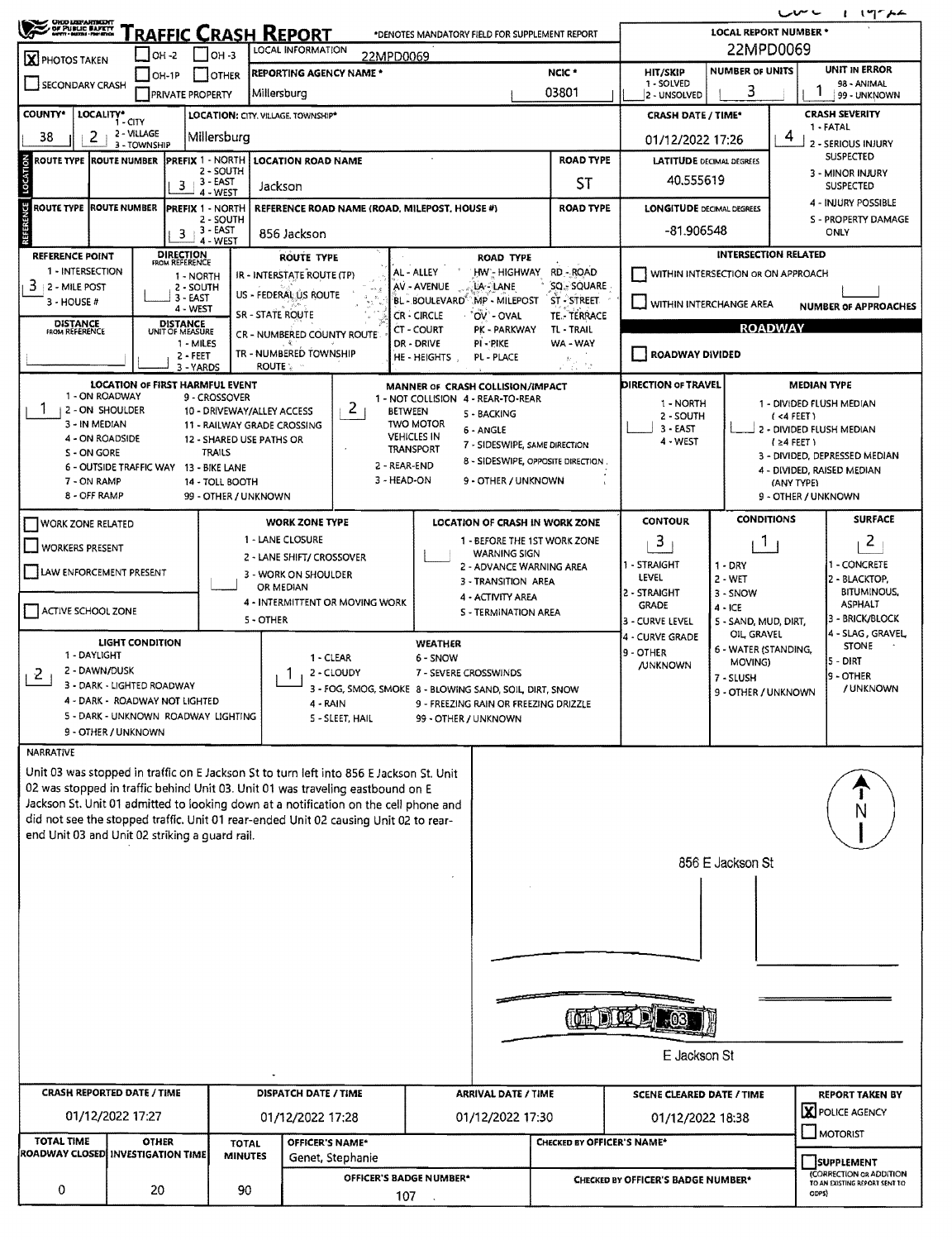| <b>CHIO DEPARTMENT</b><br>OF PUBLIC BAPETY                                                                                                                                |                                                         |                                               |                                                      |                                       | <b>LOCAL REPORT NUMBER</b>                                       |
|---------------------------------------------------------------------------------------------------------------------------------------------------------------------------|---------------------------------------------------------|-----------------------------------------------|------------------------------------------------------|---------------------------------------|------------------------------------------------------------------|
|                                                                                                                                                                           |                                                         |                                               |                                                      |                                       | 22MPD0069                                                        |
| OWNER NAME: LAST, FIRST, MIDDLE (C) SAME AS DRIVERY<br>UNIT #                                                                                                             |                                                         |                                               | OWNER PHONE: INCLUDE AREA CODE (E) SAME AS DRIVER)   |                                       | DAMAGE                                                           |
| YODER. ISAIAH. D                                                                                                                                                          |                                                         | 330-317-1682                                  |                                                      |                                       | DAMAGE SCALE                                                     |
| OWNER ADDRESS: STREET, CITY, STATE, ZIP ( C SAME AS DRIVER)                                                                                                               |                                                         |                                               |                                                      | 1 - NONE<br>4                         | 3 - FUNCTIONAL DAMAGE                                            |
| 4890 PRIVATE ROAD, MILLERSBURG, OH, 44654                                                                                                                                 |                                                         |                                               |                                                      | 2 - MINOR DAMAGE                      | 4 - DISABLING DAMAGE<br>9 - UNKNOWN                              |
| <b>COMMERCIAL CARRIER: NAME, ADDRESS, CITY, STATE, ZIP</b>                                                                                                                |                                                         |                                               | COMMERCIAL CARRIER PHONE: INCLUDE AREA CODE          |                                       | <b>DAMAGED AREA(S)</b>                                           |
| LP STATE   LICENSE PLATE #                                                                                                                                                |                                                         | <b>VEHICLE YEAR</b>                           |                                                      |                                       | INDICATE ALL THAT APPLY                                          |
| <b>VEHICLE IDENTIFICATION #</b><br>JNT3268<br>OН<br>1HGCM56326A139406                                                                                                     |                                                         | 2006                                          | <b>VEHICLE MAKE</b><br>HONDA                         |                                       | 12                                                               |
| <b>INSURANCE COMPANY</b><br><b>INSURANCE POLICY #</b><br><b>INSURANCE</b>                                                                                                 |                                                         | <b>COLOR</b>                                  | <b>VEHICLE MODEL</b>                                 |                                       |                                                                  |
| <b>X</b> VERIFIED<br>GEICO<br>6089-62-22-67                                                                                                                               |                                                         | <b>MVE</b>                                    | ACCORD                                               |                                       |                                                                  |
| <b>TYPE OF USE</b><br>US DOT #<br>IN EMERGENCY                                                                                                                            |                                                         | TOWED BY: COMPANY NAME<br><b>BULLY DAWGS</b>  |                                                      |                                       |                                                                  |
| GOVERNMENT<br>COMMERCIAL<br>RESPONSE<br>VEHICLE WEIGHT GVWR/GCWR                                                                                                          |                                                         | <b>HAZARDOUS MATERIAL</b>                     |                                                      |                                       |                                                                  |
| # OCCUPANTS<br>INTERLOCK<br>$1 - 510K$ LBS.<br><b>DEVICE</b><br><b>HIT/SKIP UNIT</b><br>2 - 10,001 - 26K LBS.                                                             |                                                         | <b>MATERIAL</b><br><b>CLASS#</b><br>RELEASED  | PLACARD ID#                                          |                                       |                                                                  |
| <b>EQUIPPED</b><br>3 - > 26K LBS.                                                                                                                                         |                                                         | PLACARD                                       |                                                      |                                       |                                                                  |
| 12 - GOLF CART<br>1 - PASSENGER CAR<br>6 - VAN (9-15 SEATS)<br>13 - SNOWMOBILE<br>2 - PASSENGER VAN<br>7 - MOTORCYCLE 2-WHEELED                                           | 18 - LIMO (LIVERY VEHICLE)<br>19 - BUS (16+ PASSENGERS) |                                               | 23 - PEDESTRIAN/SKATER<br>24 - WHEELCHAIR (ANY TYPE) |                                       |                                                                  |
| (MINIVAN)<br>B - MOTORCYCLE 3-WHEELED<br>14 - SINGLE UNIT                                                                                                                 | 20 - OTHER VEHICLE                                      |                                               | 25 - OTHER NON-MOTORIST                              |                                       | 15                                                               |
| UNIT TYPE 3 - SPORT UTILITY<br><b>TRUCK</b><br>9 - AUTOCYCLE<br>VEHICLE<br>15 - SEMI-TRACTOR<br>10 - MOPED OR MOTORIZED                                                   | 21 - HEAVY EQUIPMENT                                    |                                               | 26 - BICYCLE                                         |                                       |                                                                  |
| <b>BICYCLE</b><br>4 - PICK UP<br>16 - FARM EQUIPMENT                                                                                                                      | 22 - ANIMAL WITH RIDER OR                               | ANIMAL-DRAWN VEHICLE                          | 27 - TRAIN<br>99 UNKNOWN OR HIT/SKIP                 |                                       |                                                                  |
| 11 - ALL TERRAIN VEHICLE<br>17 - MOTORHOME<br>S - CARGO VAN<br>(ATV/UTV)                                                                                                  |                                                         |                                               |                                                      |                                       |                                                                  |
| # OF TRAILING UNITS                                                                                                                                                       |                                                         |                                               |                                                      | 12                                    | 12<br>s                                                          |
| WAS VEHICLE OPERATING IN AUTONOMDUS<br>0 - NO AUTOMATION<br>MODE WHEN CRASH OCCURRED?<br>0                                                                                |                                                         | 3 - CONDITIONAL AUTOMATION 9 - UNKNOWN        |                                                      |                                       |                                                                  |
| 1 - DRIVER ASSISTANCE<br>2<br>1 - YES 2 - NO 9 - OTHER / UNKNOWN<br>AUTONOMOUS 2 - PARTIAL AUTOMATION 5 - FULL AUTOMATION                                                 |                                                         | 4 - HIGH AUTOMATION                           |                                                      |                                       |                                                                  |
| <b>MODE LEVEL</b>                                                                                                                                                         |                                                         |                                               |                                                      |                                       |                                                                  |
| 1 - NONE<br>$11 -$ FIRE<br>6 - BUS - CHARTER/TOUR<br>2 - TAXI<br>7 - BUS - INTERCITY<br>12 - MILITARY                                                                     | <b>16 - FARM</b>                                        | 17 - MOWING                                   | 21 - MAIL CARRIER<br>99 - OTHER / UNKNOWN            |                                       |                                                                  |
| 3 - ELECTRONIC RIDE<br><b>B-BUS-SHUTTLE</b><br>13 - POLICE                                                                                                                |                                                         | 18 - SNOW REMOVAL                             |                                                      |                                       |                                                                  |
| <b>SHARING</b><br><b>SPECIAL</b><br>9 - 8US - OTHER<br>14 - PUBLIC UTILITY<br><b>FUNCTION 4 - SCHOOL TRANSPORT</b><br><b>1S - CONSTRUCTION EQUIP.</b><br>10 - AMBULANCE   |                                                         | 19 TOWING<br>20 - SAFETY SERVICE              |                                                      |                                       |                                                                  |
| 5 - BUS - TRANSIT/COMMUTER                                                                                                                                                |                                                         | PATROL                                        |                                                      |                                       | 12<br>12                                                         |
| 1 - NO CARGO BODY TYPE<br>7 - GRAIN/CHIPS/GRAVEL<br>4 - LOGGING                                                                                                           | 11 - DUMP                                               |                                               | 99 - OTHER / UNKNOWN                                 |                                       |                                                                  |
| / NOT APPLICABLE<br>S - INTERMODAL<br><b>B-POLE</b><br>2 - BUS<br><b>CONTAINER CHASSIS</b><br>CARGO<br>9 - CARGO TANK                                                     |                                                         | 12 - CONCRETE MIXER<br>13 - AUTO TRANSPORTER  |                                                      |                                       | ‼₿<br>9                                                          |
| 3 - VEHICLE TOWING<br>6 - CARGOVAN<br><b>BODY</b><br>10 - FLAT BED<br>ANOTHER MOTOR VEHICLE<br>/ENCLOSED BOX<br><b>TYPE</b>                                               |                                                         | 14 - GARBAGE/REFUSE                           |                                                      |                                       |                                                                  |
| 1 - TURN SIGNALS<br>4 - BRAKES<br>7 - WORN OR SLICK TIRES                                                                                                                 |                                                         | 9 - MOTOR TROUBLE                             | 99 - OTHER / UNKNOWN                                 |                                       |                                                                  |
| 2 - HEAD LAMPS<br>5 - STEERING<br><b>B - TRAILER EQUIPMENT</b><br><b>VEHICLE</b><br>DEFECTIVE                                                                             |                                                         | 10 - DISABLED FROM PRIOR<br><b>ACCIDENT</b>   |                                                      |                                       |                                                                  |
| 3 - TAIL LAMPS<br>6 - TIRE BLOWOUT<br>DEFECTS                                                                                                                             |                                                         |                                               |                                                      | $\Box$ - NO DAMAGE $[0]$              | UNDERCARRIAGE [ 14 ]                                             |
| 1 - INTERSECTION -<br>4 - MIDBLOCK -<br>7 - SHOULDER/ROADSIDE                                                                                                             |                                                         | 10 - DRIVEWAY ACCESS                          | 99 - OTHER / UNKNOWN                                 |                                       |                                                                  |
| MARKED CROSSWALK<br>MARKED CROSSWALK<br>8 - SIDEWALK<br>2 - INTERSECTION -<br>S - TRAVEL LANE -<br>NON-                                                                   |                                                         | 11 - SHARED USE PATHS<br><b>OR TRAILS</b>     |                                                      | $\Box$ -TOP[13]                       | $\Box$ ALL AREAS [15]                                            |
| 9 - MEDIAN/CROSSING<br><b>MOTORIST</b><br><b>UNMARKED CROSSWALK</b><br>OTHER LOCATION<br><b>ISLAND</b><br>LOCATION<br>3 - INTERSECTION - OTHER<br><b>6 - BICYCLE LANE</b> |                                                         | 12 - FIRST RESPONDER<br>AT INCIDENT SCENE     |                                                      |                                       | $\Box$ - UNIT NOT AT SCENE [ 16 ]                                |
| 1 - STRAIGHT AHEAD<br>9 - LEAVING TRAFFIC<br>1 - NON-CONTACT                                                                                                              |                                                         | 15 - WALKING, RUNNING,                        | 21 - STANDING OUTSIDE                                |                                       | INITIAL POINT OF CONTACT                                         |
| LANE<br>2 - BACKING<br>2 - NON-COLLISION<br>3 - CHANGING LANES<br>10 - PARKED<br>1                                                                                        |                                                         | JOGGING, PLAYING<br>16 - WORKING              | DISABLED VEHICLE<br>99 - OTHER / UNKNOWN             | 0 - NO DAMAGE                         | 14 - UNDERCARRIAGE                                               |
| 3<br>4 - OVERTAKING/PASSING<br>11 - SLOWING OR STOPPED<br>3 - STRIKING<br>PRE-CRASH 5 - MAKING RIGHT TURN<br>IN TRAFFIC                                                   |                                                         | 17 - PUSHING VEHICLE<br>18 - APPROACHING OR   |                                                      | 12                                    | 1-12 - REFER TO UNIT 15 - VEHICLE NOT AT SCENE                   |
| <b>ACTION</b><br>4 - STRUCK<br><b>ACTIONS 6 - MAKING LEFT TURN</b><br>12 - DRIVERLESS                                                                                     |                                                         | LEAVING VEHICLE                               |                                                      | <b>DIAGRAM</b><br>13 - TOP            | 99 - UNKNOWN                                                     |
| S - BOTH STRIKING<br>7 - MAKING U-TURN<br>13 - NEGOTIATING A CURVE<br>& STRUCK<br>8 - ENTERING TRAFFIC<br>14 - ENTERING OR CROSSING                                       |                                                         | 19 - STANDING<br>20 - OTHER NON-MOTORIST      |                                                      |                                       |                                                                  |
| LANE<br>9 - OTHER / UNKNOWN<br>SPECIFIED LOCATION                                                                                                                         |                                                         |                                               |                                                      |                                       | TRAFFIC                                                          |
| 1 - NONE<br>8 - FOLLOWING TOO CLOSE 13 - IMPROPER START FROM<br>/ACDA<br>A PARKED POSITION<br>2 - FAILURE TO YIELD                                                        |                                                         | 18 - OPERATING DEFECTIVE<br>EQUIPMENT         | 23 - OPENING DOOR INTO<br>ROADWAY                    | <b>TRAFFICWAY FLOW</b><br>1 - ONE-WAY | <b>TRAFFIC CONTROL</b><br>1 - ROUNDABOUT 4 - STOP SIGN           |
| 3 - RAN RED LIGHT<br>9 - IMPROPER LANE<br>14 - STOPPED OR PARKED<br><b>ILLEGALLY</b><br>CHANGE<br>4 - RAN STOP SIGN<br>8                                                  |                                                         | 19 - LOAD SHIFTING<br>/FALLING/SPILLING       | 99 - OTHER IMPROPER<br><b>ACTION</b>                 | 2 TWO-WAY                             | 2 SIGNAL<br>S - YIELD SIGN                                       |
| S - UNSAFE SPEED<br>10 - IMPROPER PASSING<br>15 - SWERVING TO AVOID<br>CONTRIBUTING 6 - IMPROPER TURN                                                                     |                                                         | 20 - IMPROPER CROSSING                        |                                                      | 2                                     | b<br>3 - FLASHER<br>6 - NO CONTROL                               |
| 11 - DROVE OFF ROAD<br>16 - WRONG WAY<br>CIRCUMSTANCES <sub>7</sub> - LEFT OF CENTER<br>12 - IMPROPER BACKING<br>17 - VISION OBSTRUCTION                                  |                                                         | 21 - LYING IN ROADWAY<br>22 - NOT DISCERNIBLE |                                                      | # OF THROUGH LANES                    | RAIL GRADE CROSSING                                              |
| <b>SEOUENCE OF EVENTS</b>                                                                                                                                                 |                                                         |                                               |                                                      | ON ROAD                               | 1 - NOT INVLOVED<br>2 - INVOLVED-ACTIVE CROSSING                 |
| EVENTS.                                                                                                                                                                   |                                                         |                                               |                                                      | 2                                     | 3 - INVOLVED-PASSIVE CROSSING                                    |
| 1 - OVERTURN/ROLLOVER<br>7 - SEPARATION OF UNITS<br>12 - DOWNHILL RUNAWAY<br>20<br>2 - FIRE/EXPLOSION<br><b>B - RAN OFF ROAD RIGHT</b><br>13 - OTHER NON-COLLISION        |                                                         | 19 - ANIMAL -OTHER<br>20 - MOTOR VEHICLE IN   | 23 - STRUCK BY FALLING,<br>SHIFTING CARGO OR         |                                       |                                                                  |
| 3 - IMMERSION<br>9 - RAN OFF ROAD LEFT<br>14 - PEDESTRIAN<br>4 - JACKKNIFE<br>'10 - CROSS MEDIAN<br>15 - PEDALCYCLE                                                       |                                                         | TRANSPORT<br>21 - PARKED MOTOR                | ANYTHING SET IN<br>MOTION BY A MOTOR                 |                                       | UNIT / NON-MOTORIST DIRECTION<br>S - NORTHEAST<br>1 - NORTH      |
| 2<br>5 - CARGO / EQUIPMENT<br>11 - CROSS CENTERLINE -<br>16 - RAILWAY VEHICLE<br>LOSS OR SHIFT<br>OPPOSITE DIRECTION                                                      |                                                         | VEHICLE                                       | <b>VEHICLE</b><br>24 - OTHER MOVABLE                 |                                       | 2 - SOUTH<br>6 - NORTHWEST                                       |
| 17 - ANIMAL - FARM<br>OF TRAVEL<br>6 - EQUIPMENT FAILURE<br>18 - ANIMAL - DEER                                                                                            |                                                         | 22 - WORK ZONE<br><b>MAINTENANCE</b>          | <b>OBJECT</b>                                        | τoΙ<br><b>FROM</b>                    | 3 - EAST<br>7 - SOUTHEAST<br>3<br>4 - WEST<br><b>B-SOUTHWEST</b> |
| з<br><b>LECOLLISION WITH FIXED OBJECT - STRUCK LET</b>                                                                                                                    |                                                         | <b>EQUIPMENT</b>                              | $\alpha = 0.00$<br>- 1<br>and and the first          |                                       | 9 - OTHER / UNKNOWN                                              |
| 25 - IMPACT ATTENUATOR 31 - GUARDRAIL END<br>3B - OVERHEAD SIGN POST<br>/ CRASH CUSHION<br>32 - PORTABLE BARRIER<br>39 - LIGHT / LUMINARIES                               | <b>46 - FENCE</b>                                       | 45 - EMBANKMENT                               | S2 - BUILDING<br>S3 - TUNNEL                         |                                       |                                                                  |
| 26 - BRIDGE OVERHEAD<br>33 - MEDIAN CABLE BARRIER<br><b>SUPPORT</b><br><b>STRUCTURE</b><br>34 - MEDIAN GLIARDRAIL<br>40 - UTILITY POLE                                    | 48 - TREE                                               | 47 - MAILBOX                                  | <b>S4 - OTHER FIXED</b><br>OBJECT                    | UNIT SPEED                            | DETECTED SPEED                                                   |
| 5<br>41 - OTHER POST, POLE<br>27 - BRIDGE PIER OR<br><b>BARRIER</b>                                                                                                       |                                                         | 49 - FIRE HYDRANT<br><b>SO - WORK ZONE</b>    | 99 - OTHER / UNKNOWN                                 | 35                                    | 1 - STATED / ESTIMATED SPEED                                     |
| OR SUPPORT<br>ABUTMENT<br>3S - MEDIAN CONCRETE<br><b>BARRIER</b><br>28 - BRIDGE PARAPET<br>42 - CULVERT                                                                   |                                                         | <b>MAINTENANCE</b>                            |                                                      |                                       | 2 - CALCULATED / EDR                                             |
| 6<br>29 - BRIDGE RAIL<br>36 - MEDIAN OTHER BARRIER<br>43 - CURB<br>30 - GUARDRAIL FACE<br>37 - TRAFFIC SIGN POST<br>44 - DITCH                                            | S1 - WALL                                               | <b>EQUIPMENT</b>                              |                                                      | <b>POSTED SPEED</b>                   |                                                                  |
| FIRST HARMFUL EVENT<br>MOST HARMFUL EVENT                                                                                                                                 |                                                         |                                               |                                                      | 35                                    | 3 - UNDETERMINED                                                 |
|                                                                                                                                                                           |                                                         |                                               |                                                      |                                       |                                                                  |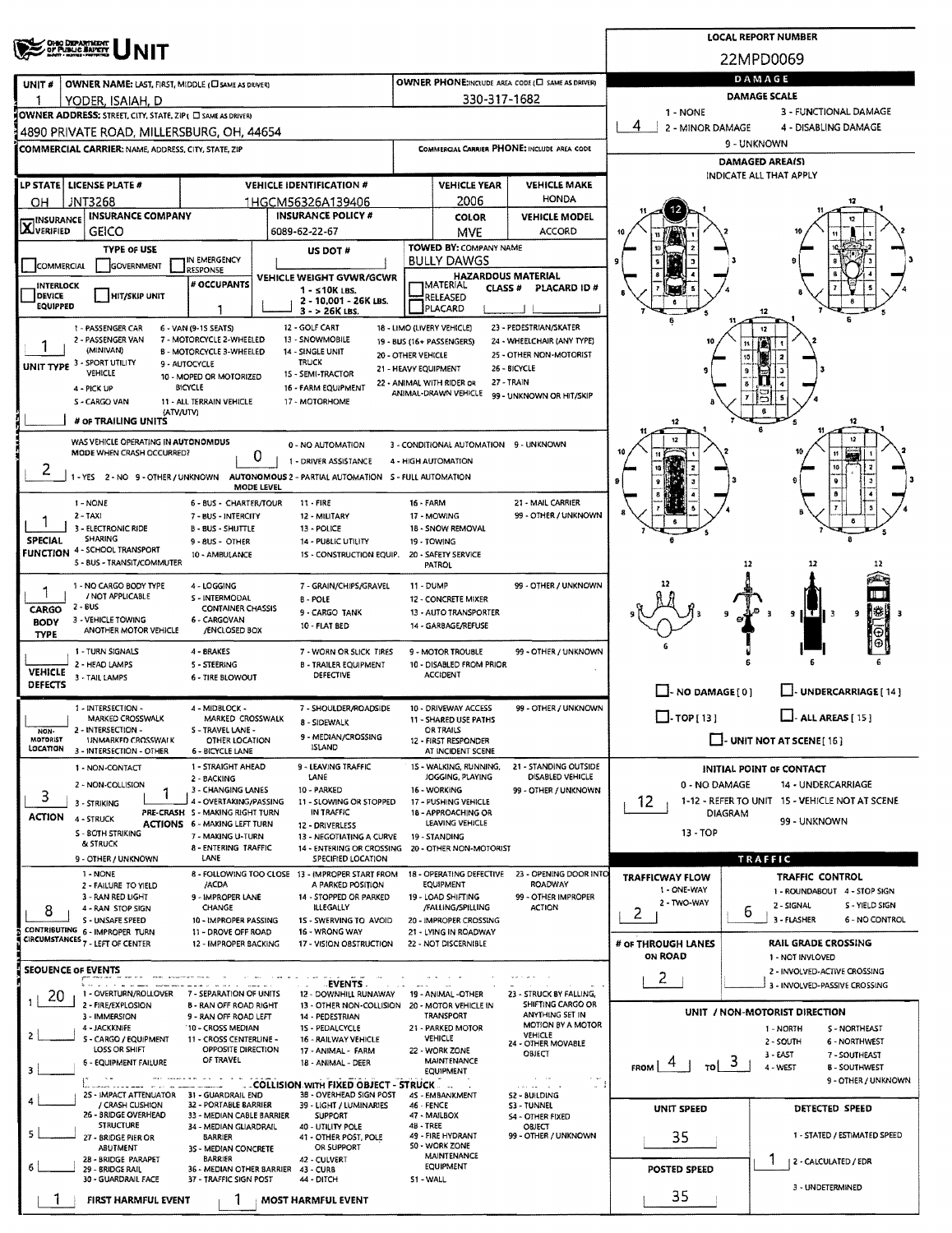|                                                                                                            |                                                                        |                                                 |                                                   |                                                      |                                      | <b>LOCAL REPORT NUMBER</b>                                         |
|------------------------------------------------------------------------------------------------------------|------------------------------------------------------------------------|-------------------------------------------------|---------------------------------------------------|------------------------------------------------------|--------------------------------------|--------------------------------------------------------------------|
| <b>ONEO DEPARTMENT</b><br>OF PUBLIC SAFETY                                                                 |                                                                        |                                                 |                                                   |                                                      |                                      | 22MPD0069                                                          |
| <b>OWNER NAME: LAST, FIRST, MIDDLE (C) SAME AS DRIVERS</b><br>UNIT#                                        |                                                                        |                                                 |                                                   | OWNER PHONE:INCLUDE AREA CODE (E) SAME AS DRIVER)    |                                      | DAMAGE                                                             |
| 2<br>YOLI, DAVID, M                                                                                        |                                                                        |                                                 | 614-935-6547                                      |                                                      |                                      | <b>DAMAGE SCALE</b>                                                |
| OWNER ADDRESS: STREET, CITY, STATE, ZIP ( C) SAME AS DRIVERY                                               |                                                                        |                                                 |                                                   |                                                      | 1 - NONE                             | 3 - FUNCTIONAL DAMAGE                                              |
| 766 DEMOREST RD, COLUMBUS, OH, 43204                                                                       |                                                                        |                                                 |                                                   |                                                      | 4<br>2 - MINOR DAMAGE                | 4 - DISABLING DAMAGE<br>9 - UNKNOWN                                |
| <b>COMMERCIAL CARRIER: NAME ADDRESS, CITY, STATE, ZIP</b>                                                  |                                                                        |                                                 |                                                   | COMMERCIAL CARRIER PHONE: INCLUDE AREA CODE          |                                      | <b>DAMAGED AREAIS)</b>                                             |
|                                                                                                            |                                                                        |                                                 |                                                   |                                                      |                                      | INDICATE ALL THAT APPLY                                            |
| LP STATE   LICENSE PLATE #<br>JGF3145<br>OН                                                                | <b>VEHICLE IDENTIFICATION #</b><br>KNDJ23AU6M7783761                   |                                                 | <b>VEHICLE YEAR</b><br>2021                       | <b>VEHICLE MAKE</b><br>KIA                           | 12                                   |                                                                    |
| <b>INSURANCE COMPANY</b><br><b>INSURANCE</b>                                                               | <b>INSURANCE POLICY #</b>                                              |                                                 | <b>COLOR</b>                                      | <b>VEHICLE MODEL</b>                                 | 17                                   |                                                                    |
| <b>AJVERIFIED</b><br>GRANGE                                                                                | 5682054                                                                |                                                 | SIL                                               | SOUL                                                 |                                      |                                                                    |
| <b>TYPE OF USE</b><br>IN EMERGENCY                                                                         | US DOT #                                                               |                                                 | <b>TOWED BY: COMPANY NAME</b>                     |                                                      |                                      |                                                                    |
| COMMERCIAL<br>GOVERNMENT<br>RESPONSE                                                                       | VEHICLE WEIGHT GVWR/GCWR                                               |                                                 | <b>HAZARDOUS MATERIAL</b>                         |                                                      |                                      |                                                                    |
| # OCCUPANTS<br><b>INTERLOCK</b><br>DEVICE<br><b>HIT/SKIP UNIT</b>                                          | $1 - 510K$ LBS.<br>2 - 10.001 - 26K LBS.                               |                                                 | <b>IMATERIAL</b><br><b>CLASS#</b><br>RELEASED     | PLACARD ID#                                          |                                      |                                                                    |
| <b>EQUIPPED</b><br>1                                                                                       | $3 - 26K$ LBS.                                                         |                                                 | <b>PLACARD</b>                                    |                                                      |                                      |                                                                    |
| 6 - VAN (9-15 SEATS)<br>1 - PASSENGER CAR<br>2 - PASSENGER VAN<br>7 - MOTORCYCLE 2-WHEELED                 | 12 - GOLF CART<br>13 - SNOWMOBILE                                      | 18 - LIMO (LIVERY VEHICLE)                      |                                                   | 23 - PEDESTRIAN/SKATER<br>24 - WHEELCHAIR (ANY TYPE) |                                      |                                                                    |
| (MINIVAN)<br>8 - MOTORCYCLE 3-WHEELED                                                                      | 14 - SINGLE UNIT                                                       | 19 - BUS (16+ PASSENGERS)<br>20 - OTHER VEHICLE |                                                   | 25 - OTHER NON-MOTORIST                              |                                      | tt i<br>15                                                         |
| UNIT TYPE 3 - SPORT UTILITY<br>9 - AUTOCYCLE<br>VEHICLE<br>10 - MOPED OR MOTORIZED                         | <b>TRUCK</b><br>15 - SEMI-TRACTOR                                      | 21 - HEAVY EQUIPMENT                            |                                                   | 26 - BICYCLE                                         |                                      |                                                                    |
| <b>BICYCLE</b><br>4 - PICK UP                                                                              | 16 - FARM EQUIPMENT                                                    |                                                 | 22 - ANIMAL WITH RIDER OR<br>ANIMAL-DRAWN VEHICLE | 27 - TRAIN<br>99 - UNKNOWN OR HIT/SKIP               |                                      |                                                                    |
| 5 - CARGO VAN<br>11 - ALL TERRAIN VEHICLE<br>(ATV/UTV)                                                     | 17 - MOTORHOME                                                         |                                                 |                                                   |                                                      |                                      |                                                                    |
| # OF TRAILING UNITS                                                                                        |                                                                        |                                                 |                                                   |                                                      | 12                                   | 12                                                                 |
| WAS VEHICLE OPERATING IN AUTONOMOUS<br>MODE WHEN CRASH OCCURRED?                                           | 0 - NO AUTOMATION                                                      |                                                 | 3 - CONDITIONAL AUTOMATION 9 - UNKNOWN            |                                                      |                                      |                                                                    |
| U<br>۷                                                                                                     | 1 - DRIVER ASSISTANCE                                                  | 4 - HIGH AUTOMATION                             |                                                   |                                                      |                                      | 10                                                                 |
| 1 - YES 2 - NO 9 - OTHER / UNKNOWN AUTONOMOUS 2 - PARTIAL AUTOMATION 5 - FULL AUTOMATION<br>MODE LEVEL     |                                                                        |                                                 |                                                   |                                                      |                                      |                                                                    |
| 1 - NONE<br>6 - BUS - CHARTER/TOUR                                                                         | $11 -$ FIRE                                                            | 16 - FARM                                       |                                                   | 21 - MAIL CARRIER                                    |                                      |                                                                    |
| 2 TAXI<br>7 - BUS - INTERCITY<br>3 - ELECTRONIC RIDE<br>8 - BUS - SHUTTLE                                  | 12 - MILITARY<br>13 - POLICE                                           | 17 - MOWING                                     | 18 - SNOW REMOVAL                                 | 99 - OTHER / UNKNOWN                                 |                                      | B                                                                  |
| SHARING<br><b>SPECIAL</b><br>9 - BUS - OTHER<br>FUNCTION 4 - SCHOOL TRANSPORT                              | 14 - PUBLIC UTILITY                                                    | 19 - TOWING                                     |                                                   |                                                      |                                      |                                                                    |
| 10 - AMBULANCE<br>5 - BUS - TRANSIT/COMMUTER                                                               | 15 - CONSTRUCTION EQUIP.                                               | <b>PATROL</b>                                   | 20 - SAFETY SERVICE                               |                                                      |                                      | 12                                                                 |
| 1 - NO CARGO 8ODY TYPE<br>4 - LOGGING                                                                      | 7 - GRAIN/CHIPS/GRAVEL                                                 | 11 - DUMP                                       |                                                   | 99 - OTHER / UNKNOWN                                 |                                      |                                                                    |
| 1<br>/ NOT APPLICABLE<br>5 - INTERMODAL<br>2 - BUS<br>CARGO<br><b>CONTAINER CHASSIS</b>                    | $B - POLE$                                                             |                                                 | 12 - CONCRETE MIXER                               |                                                      |                                      |                                                                    |
| 3 - VEHICLE TOWING<br>6 - CARGOVAN<br><b>BODY</b>                                                          | 9 - CARGO TANK<br>10 - FLAT BED                                        |                                                 | 13 - AUTO TRANSPORTER<br>14 - GARBAGE/REFUSE      |                                                      |                                      | 開発 間<br>9<br>a,<br>-3                                              |
| ANOTHER MOTOR VEHICLE<br>/ENCLOSED BOX<br><b>TYPE</b>                                                      |                                                                        |                                                 |                                                   |                                                      |                                      |                                                                    |
| 1 - TURN SIGNALS<br>4 - BRAKES<br>2 - HEAD LAMPS<br><b>S-STEERING</b>                                      | 7 - WORN OR SLICK TIRES<br><b>B - TRAILER EQUIPMENT</b>                |                                                 | 9 - MOTOR TROUBLE<br>10 - DISABLED FROM PRIOR     | 99 - OTHER / UNKNOWN                                 |                                      |                                                                    |
| <b>VEHICLE</b><br>3 - TAIL LAMPS<br>6 - TIRE BLOWOUT<br>DEFECTS                                            | <b>DEFECTIVE</b>                                                       |                                                 | <b>ACCIDENT</b>                                   |                                                      |                                      |                                                                    |
| 1 - INTERSECTION -<br>4 - MIDBLOCK -                                                                       | 7 - SHOULDER/ROADSIDE                                                  |                                                 | 10 - DRIVEWAY ACCESS                              | 99 - OTHER / UNKNOWN                                 | $\Box$ - NO DAMAGE(0)                | UNDERCARRIAGE [ 14 ]                                               |
| MARKED CROSSWALK<br>MARKED CROSSWALK                                                                       | <b>B - SIDEWALK</b>                                                    |                                                 | 11 - SHARED USE PATHS                             |                                                      | $\Box$ . TOP [ 13 ]                  | $\Box$ - ALL AREAS [ 15 ]                                          |
| 2 - INTERSECTION -<br>5 - TRAVEL LANE -<br>NON-<br><b>MOTORIST</b><br>UNMARKED CROSSWALK<br>OTHER LOCATION | 9 - MEDIAN/CROSSING<br><b>ISLAND</b>                                   |                                                 | OR TRAILS<br>12 - FIRST RESPONDER                 |                                                      |                                      | $\blacksquare$ - UNIT NOT AT SCENE [16]                            |
| LOCATION<br>3 - INTERSECTION - OTHER<br>6 - BICYCLE LANE<br>1 - STRAIGHT AHEAD                             | 9 - LEAVING TRAFFIC                                                    |                                                 | AT INCIDENT SCENE<br>15 - WALKING, RUNNING,       | 21 - STANDING OUTSIDE                                |                                      |                                                                    |
| 1 - NON-CONTACT<br>2 - BACKING<br>2 - NON-COLLISION                                                        | LANE                                                                   |                                                 | JOGGING, PLAYING                                  | DISABLED VEHICLE                                     | 0 - NO DAMAGE                        | INITIAL POINT OF CONTACT<br>14 - UNDERCARRIAGE                     |
| 3 - CHANGING LANES<br>5<br>11<br>4 - OVERTAKING/PASSING<br>3 - STRIKING                                    | 10 - PARKED<br>11 - SLOWING OR STOPPED                                 | 16 - WORKING                                    | 17 - PUSHING VEHICLE                              | 99 - OTHER / UNKNOWN                                 | 6                                    | 1-12 - REFER TO UNIT 1S - VEHICLE NOT AT SCENE                     |
| PRE-CRASH S - MAKING RIGHT TURN<br><b>ACTION</b><br>4 - STRUCK<br><b>ACTIONS 6 - MAKING LEFT TURN</b>      | IN TRAFFIC<br>12 - DRIVERLESS                                          |                                                 | 18 - APPROACHING OR<br>LEAVING VEHICLE            |                                                      | DIAGRAM                              | 99 - UNKNOWN                                                       |
| S - BOTH STRIKING<br>7 - MAKING U-TURN<br>& STRUCK                                                         | 13 - NEGOTIATING A CURVE                                               | 19 - STANDING                                   |                                                   |                                                      | 13 - TOP                             |                                                                    |
| 8 - ENTERING TRAFFIC<br>9 - OTHER / UNKNOWN<br>LANE                                                        | 14 - ENTERING OR CROSSING<br>SPECIFIED LOCATION                        |                                                 | 20 - OTHER NON-MOTORIST                           |                                                      |                                      | <b>TRAFFIC</b>                                                     |
| 1 - NONE<br>/ACDA                                                                                          | B - FOLLOWING TOO CLOSE 13 - IMPROPER START FROM<br>A PARKED POSITION  |                                                 | 18 - OPERATING DEFECTIVE<br>EQUIPMENT             | 23 - OPENING DOOR INTO<br>ROADWAY                    | <b>TRAFFICWAY FLOW</b>               | <b>TRAFFIC CONTROL</b>                                             |
| 2 - FAILURE TO YIELD<br>3 - RAN RED LIGHT<br>9 - IMPROPER LANE                                             | 14 - STOPPED OR PARKED                                                 |                                                 | 19 - LOAD SHIFTING                                | 99 - OTHER IMPROPER                                  | 1 - ONE-WAY<br>2 - TWO-WAY           | 1 - ROUNDABOUT 4 - STOP SIGN                                       |
| CHANGE<br>4 - RAN STOP SIGN<br>5 - UNSAFE SPEED<br>10 - IMPROPER PASSING                                   | ILLEGALLY<br>15 - SWERVING TO AVOID                                    |                                                 | /FALLING/SPILLING<br>20 - IMPROPER CROSSING       | <b>ACTION</b>                                        | 2                                    | 2 - SIGNAL<br>5 - YIELD SIGN<br>6<br>3 - FLASHER<br>6 - NO CONTROL |
| CONTRIBUTING 6 - IMPROPER TURN<br>11 - DROVE OFF ROAD<br>CIRCUMSTANCES 7 - LEFT OF CENTER                  | 16 - WRONG WAY                                                         |                                                 | 21 - LYING IN ROADWAY                             |                                                      |                                      |                                                                    |
| 12 - IMPROPER BACKING                                                                                      | 17 - VISION OBSTRUCTION                                                |                                                 | 22 - NOT DISCERNIBLE                              |                                                      | # OF THROUGH LANES<br><b>ON ROAD</b> | <b>RAIL GRADE CROSSING</b><br>1 - NOT INVLOVED                     |
| <b>SEOUENCE OF EVENTS</b>                                                                                  |                                                                        |                                                 |                                                   |                                                      | $\overline{2}$                       | 2 - INVOLVED-ACTIVE CROSSING                                       |
| 1 - OVERTURN/ROLLOVER<br>7 - SEPARATION OF UNITS<br>20                                                     | <b>EVENTS</b><br>12 - DOWNHILL RUNAWAY                                 |                                                 | 19 - ANIMAL -OTHER                                | 23 - STRUCK BY FALLING,                              |                                      | 3 - INVOLVED-PASSIVE CROSSING                                      |
| 2 - FIRE/EXPLOSION<br>8 - RAN OFF ROAD RIGHT<br>3 - IMMERSION<br>9 - RAN OFF ROAD LEFT                     | 13 - OTHER NON-COLLISION 20 - MOTOR VEHICLE IN<br>14 - PEDESTRIAN      |                                                 | <b>TRANSPORT</b>                                  | SHIFTING CARGO OR<br>ANYTHING SET IN                 |                                      | UNIT / NON-MOTORIST DIRECTION                                      |
| 4 - JACKKNIFE<br>10 - CROSS MEDIAN<br>21<br>5 - CARGO / EQUIPMENT<br>11 - CROSS CENTERLINE -               | 15 - PEDALCYCLE<br>16 - RAILWAY VEHICLE                                | <b>VEHICLE</b>                                  | 21 - PARKED MOTOR                                 | MOTION BY A MOTOR<br>VEHICLE                         |                                      | 1 - NORTH<br>S - NORTHEAST                                         |
| LOSS OR SHIFT<br>OPPOSITE DIRECTION                                                                        | 17 - ANIMAL - FARM                                                     | 22 - WORK ZONE                                  |                                                   | 24 - OTHER MOVABLE<br>OBJECT                         |                                      | 2 - SOUTH<br>6 - NORTHWEST<br>3 - EAST<br>7 - SOUTHEAST            |
| OF TRAVEL<br>6 - EQUIPMENT FAILURE                                                                         | 18 - ANIMAL - DEER                                                     |                                                 | MAINTENANCE<br><b>EQUIPMENT</b>                   |                                                      | $\frac{1}{10}$ 3<br><b>FROM</b>      | 4 - WEST<br><b>B - SOUTHWEST</b>                                   |
| 25 - IMPACT ATTENUATOR<br>31 - GUARDRAIL END                                                               | <b>COLLISION WITH FIXED OBJECT - STRUCK</b><br>38 - OVERHEAD SIGN POST |                                                 | 45 - EMBANKMENT                                   | 52 - BUILDING                                        |                                      | 9 - OTHER / UNKNOWN                                                |
| / CRASH CUSHION<br>32 - PORTABLE BARRIER<br>26 - BRIDGE OVERHEAD<br>33 - MEDIAN CABLE BARRIER              | 39 - LIGHT / LUMINARIES<br><b>SUPPORT</b>                              | 46 - FENCE<br>47 - MAILBOX                      |                                                   | 53 - TUNNEL<br>54 - OTHER FIXED                      | UNIT SPEED                           | <b>DETECTED SPEED</b>                                              |
| <b>STRUCTURE</b><br>34 - MEDIAN GUARDRAIL                                                                  | 40 - UTILITY POLE                                                      | 48 - TREE                                       |                                                   | OBJECT                                               |                                      | 1 - STATED / ESTIMATED SPEED                                       |
| 27 - BRIDGE PIER OR<br>BARRIER<br>ABUTMENT<br>3S - MEDIAN CONCRETE                                         | 41 - OTHER POST, POLE<br>OR SUPPORT                                    | 50 - WORK ZONE                                  | 49 - FIRE HYDRANT                                 | 99 - OTHER / UNKNOWN                                 | 0                                    |                                                                    |
| 28 - BRIDGE PARAPET<br><b>BARRIER</b><br>6<br>29 - BRIDGE RAIL<br>36 - MEDIAN OTHER BARRIER                | 42 - CULVERT<br>43 - CURB                                              |                                                 | <b>MAINTENANCE</b><br>EQUIPMENT                   |                                                      | <b>POSTED SPEED</b>                  | 1<br>2 - CALCULATED / EDR                                          |
| 30 - GUARDRAIL FACE<br>37 - TRAFFIC SIGN POST                                                              | 44 - DITCH                                                             | 51 - WALL                                       |                                                   |                                                      |                                      | 3 - UNDETERMINED                                                   |
| FIRST HARMFUL EVENT                                                                                        | <b>MOST HARMFUL EVENT</b>                                              |                                                 |                                                   |                                                      | 35                                   |                                                                    |

 $\hat{\mathcal{F}}_i$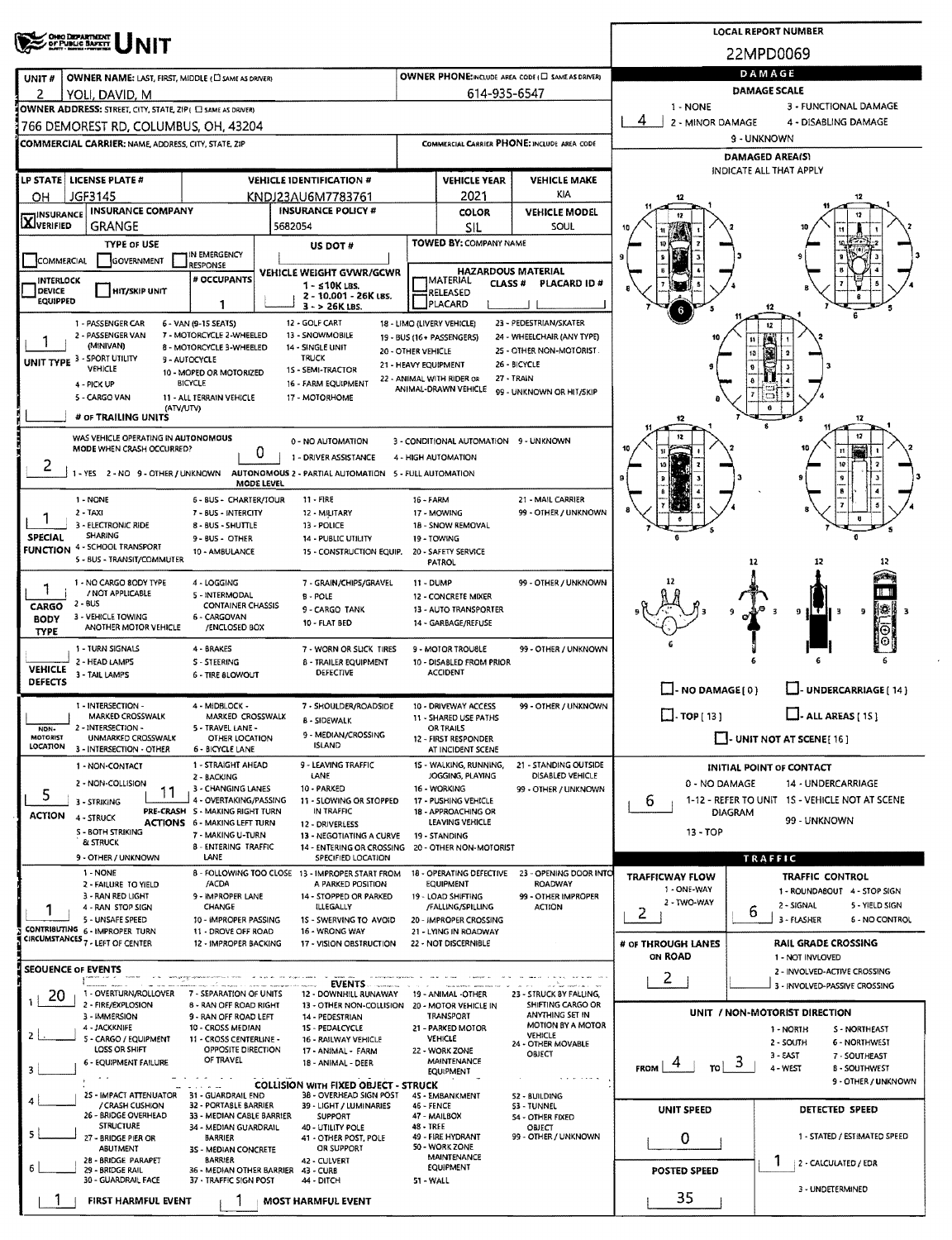| <b>OHO DEPARTMENT</b><br>OF PUBLIC SAFETY                                                                            |                                                                                                   |                                            |                                                                 |                                                   |                                       | <b>LOCAL REPORT NUMBER</b>                                       |
|----------------------------------------------------------------------------------------------------------------------|---------------------------------------------------------------------------------------------------|--------------------------------------------|-----------------------------------------------------------------|---------------------------------------------------|---------------------------------------|------------------------------------------------------------------|
|                                                                                                                      |                                                                                                   |                                            |                                                                 |                                                   |                                       | 22MPD0069<br>DAMAGE                                              |
| OWNER NAME: LAST, FIRST, MIDDLE (C) SAME AS DRIVER)<br>UNIT#<br>3<br>MAST VAN RENTAL LLC                             |                                                                                                   |                                            |                                                                 | OWNER PHONE:INCLUDE AREA CODE (E) SAME AS DRIVER) |                                       | <b>DAMAGE SCALE</b>                                              |
| OWNER ADDRESS: STREET, CITY, STATE, ZIP ( C) SAME AS DRIVERY                                                         |                                                                                                   |                                            |                                                                 |                                                   | 1 - NONE                              | 3 - FUNCTIONAL DAMAGE                                            |
| 4724 S HONEYTOWN RD, APPLE CREEK, OH, 44606                                                                          |                                                                                                   |                                            |                                                                 |                                                   | -2<br>2 - MINOR DAMAGE                | 4 - DISABLING DAMAGE                                             |
| <b>COMMERCIAL CARRIER: NAME, ADDRESS, CITY, STATE, ZIP</b>                                                           |                                                                                                   |                                            |                                                                 | COMMERCIAL CARRIER PHONE: INCLUDE AREA CODE       |                                       | 9 - UNKNOWN<br><b>DAMAGED AREA(S)</b>                            |
|                                                                                                                      |                                                                                                   |                                            |                                                                 |                                                   |                                       | INDICATE ALL THAT APPLY                                          |
| LP STATE LICENSE PLATE #<br>JID9720<br>OН                                                                            | <b>VEHICLE IDENTIFICATION #</b><br>1GAZGPFGXK1272724                                              |                                            | <b>VEHICLE YEAR</b><br>2019                                     | <b>VEHICLE MAKE</b><br>CHEVROLET                  |                                       |                                                                  |
| <b>INSURANCE COMPANY</b><br><b>X</b> INSURANCE                                                                       | <b>INSURANCE POLICY #</b>                                                                         |                                            | <b>COLOR</b>                                                    | <b>VEHICLE MODEL</b>                              |                                       |                                                                  |
| <b>PROGRESSIVE</b>                                                                                                   | 02204449                                                                                          |                                            | WHI                                                             | <b>EXPRESS</b>                                    |                                       |                                                                  |
| <b>TYPE OF USE</b><br>IN EMERGENCY<br><b>GOVERNMENT</b><br>COMMERCIAL                                                | US DOT #                                                                                          |                                            | <b>TOWED BY: COMPANY NAME</b>                                   |                                                   |                                       |                                                                  |
| <b>RESPONSE</b><br># OCCUPANTS<br><b>INTERLOCK</b>                                                                   | <b>VEHICLE WEIGHT GVWR/GCWR</b>                                                                   |                                            | <b>HAZARDOUS MATERIAL</b><br><b>IMATERIAL</b><br><b>CLASS #</b> | <b>PLACARD ID#</b>                                |                                       |                                                                  |
| DEVICE<br><b>HIT/SKIP UNIT</b><br><b>EQUIPPED</b>                                                                    | $1 - 510K$ LBS.<br>2 - 10.001 - 26K LBS.                                                          |                                            | RELEASED<br>PLACARD                                             |                                                   |                                       |                                                                  |
| 1 - PASSENGER CAR<br>6 - VAN (9-1S SEATS)                                                                            | $3 - 26K$ LBS.<br>12 - GOLF CART                                                                  |                                            | 18 - LIMO (LIVERY VEHICLE)                                      | 23 - PEDESTRIAN/SKATER                            |                                       | 12<br>12                                                         |
| 2 - PASSENGER VAN<br>7 - MOTORCYCLE 2-WHEELED<br>6<br>(MINIVAN)<br>B - MOTORCYCLE 3-WHEELED                          | 13 - SNOWMOBILE                                                                                   |                                            | 19 - BUS (16 + PASSENGERS)                                      | 24 - WHEELCHAIR (ANY TYPE)                        |                                       |                                                                  |
| UNIT TYPE 3 - SPORT UTILITY<br>9 - AUTOCYCLE                                                                         | 14 - SINGLE UNIT<br><b>TRUCK</b>                                                                  | 20 - OTHER VEHICLE<br>21 - HEAVY EQUIPMENT |                                                                 | 25 - OTHER NON-MOTORIST<br>26 - BICYCLE           |                                       | 13                                                               |
| VEHICLE<br>10 - MOPED OR MOTORIZED<br>BICYCLE<br>4 - PICK UP                                                         | 1S - SEMI-TRACTOR<br>16 - FARM EQUIPMENT                                                          |                                            | 22 - ANIMAL WITH RIDER OR<br>ANIMAL-DRAWN VEHICLE               | 27 - TRAIN                                        |                                       |                                                                  |
| <b>S - CARGO VAN</b><br>11 - ALL TERRAIN VEHICLE<br>(ATV/UTV)                                                        | 17 - MOTORHOME                                                                                    |                                            |                                                                 | 99 - UNKNOWN OR HIT/SKIP                          |                                       |                                                                  |
| # OF TRAILING UNITS                                                                                                  |                                                                                                   |                                            |                                                                 |                                                   |                                       |                                                                  |
| WAS VEHICLE OPERATING IN AUTONOMOUS<br>MODE WHEN CRASH OCCURRED?                                                     | 0 - NO AUTOMATION                                                                                 |                                            | 3 - CONDITIONAL AUTOMATION 9 - UNKNOWN                          |                                                   |                                       |                                                                  |
| υ<br>۷<br>1 - YES 2 - NO 9 - OTHER / UNKNOWN AUTONOMOUS 2 - PARTIAL AUTOMATION 5 - FULL AUTOMATION                   | 1 - DRIVER ASSISTANCE                                                                             |                                            | 4 - HIGH AUTOMATION                                             |                                                   |                                       |                                                                  |
| MODE LEVEL                                                                                                           |                                                                                                   |                                            |                                                                 |                                                   |                                       |                                                                  |
| 1 - NONE<br>6 - BUS - CHARTER/TOUR<br>$2 - TAX$<br>7 - BUS - INTERCITY                                               | 11 - FIRE<br>12 - MILITARY                                                                        | 16 - FARM                                  | 17 - MOWING                                                     | 21 - MAIL CARRIER<br>99 - OTHER / UNKNOWN         |                                       |                                                                  |
| 3 - ELECTRONIC RIDE<br><b>B-BUS-SHUTTLE</b>                                                                          | 13 - POLICE                                                                                       |                                            | 18 - SNOW REMOVAL                                               |                                                   |                                       |                                                                  |
| <b>SHARING</b><br><b>SPECIAL</b><br>$9 - BUS - OTHER$<br><b>FUNCTION 4 - SCHOOL TRANSPORT</b><br>10 - AMBULANCE      | 14 - PUBLIC UTILITY<br>15 - CONSTRUCTION EQUIP.                                                   | 19 - TOWING                                | 20 - SAFETY SERVICE                                             |                                                   |                                       |                                                                  |
| 5 - BUS - TRANSIT/COMMUTER                                                                                           |                                                                                                   |                                            | PATROL                                                          |                                                   |                                       | 12<br>12                                                         |
| 1 - NO CARGO BODY TYPE<br>4 - LOGGING<br>1<br>/ NOT APPLICABLE<br>5 - INTERMODAL                                     | 7 - GRAIN/CHIPS/GRAVEL<br>8 - POLE                                                                | <b>11 - DUMP</b>                           | 12 - CONCRETE MIXER                                             | 99 - OTHER / UNKNOWN                              |                                       | TETR                                                             |
| 2 - BUS<br><b>CONTAINER CHASSIS</b><br>CARGO<br>3 - VEHICLE TOWING<br>6 - CARGOVAN                                   | 9 - CARGO TANK                                                                                    |                                            | 13 - AUTO TRANSPORTER                                           |                                                   |                                       | næ,<br>9<br>HTΗ<br>9<br>-3                                       |
| <b>BODY</b><br>ANOTHER MOTOR VEHICLE<br>/ENCLOSED 8OX<br><b>TYPE</b>                                                 | 10 - FLAT BED                                                                                     |                                            | 14 - GARBAGE/REFUSE                                             |                                                   |                                       | Θ                                                                |
| 1 - TURN SIGNALS<br>4 - BRAKES                                                                                       | 7 - WORN OR SLICK TIRES                                                                           |                                            | 9 - MOTOR TROUBLE                                               | 99 - OTHER / UNKNOWN                              |                                       |                                                                  |
| 2 - HEAD LAMPS<br><b>S-STEERING</b><br><b>VEHICLE</b><br>3 - TAIL LAMPS<br><b>6 - TIRE BLOWOUT</b><br><b>DEFECTS</b> | <b>B - TRAILER EQUIPMENT</b><br>DEFECTIVE                                                         |                                            | 10 - DISABLED FROM PRIOR<br><b>ACCIDENT</b>                     |                                                   |                                       |                                                                  |
|                                                                                                                      |                                                                                                   |                                            |                                                                 |                                                   | $\Box$ - NO DAMAGE $[0]$              | LI- UNDERCARRIAGE [ 14 ]                                         |
| 1 - INTERSECTION -<br>4 - MIDBLOCK -<br>MARKED CROSSWALK<br>MARKED CROSSWALK                                         | 7 - SHOULDER/ROADSIDE<br>8 - SIDEWALK                                                             |                                            | 10 - DRIVEWAY ACCESS<br>11 - SHARED USE PATHS                   | 99 - OTHER / UNKNOWN                              | $\Box$ -TOP(13)                       | $\Box$ - ALL AREAS [ 15 ]                                        |
| 2 - INTERSECTION -<br>5 - TRAVEL LANE -<br>NON-<br>MOTORIST<br>UNMARKED CROSSWALK<br>OTHER LOCATION<br>LOCATION      | 9 - MEDIAN/CROSSING<br><b>ISLAND</b>                                                              |                                            | <b>OR TRAILS</b><br>12 - FIRST RESPONDER                        |                                                   |                                       | $\Box$ - UNIT NOT AT SCENE [16]                                  |
| 3 - INTERSECTION - OTHER<br>6 - BICYCLE LANE<br>1 - STRAIGHT AHEAD<br>1 - NON-CONTACT                                | 9 - LEAVING TRAFFIC                                                                               |                                            | AT INCIDENT SCENE<br>15 - WALKING, RUNNING,                     | 21 - STANDING OUTSIDE                             |                                       |                                                                  |
| 2 - BACKING<br>2 - NON-COLLISION<br>3 - CHANGING LANES                                                               | LANE<br>10 - PARKED                                                                               |                                            | JOGGING, PLAYING<br>16 - WORKING                                | DISABLED VEHICLE                                  | 0 - NO DAMAGE                         | <b>INITIAL POINT OF CONTACT</b><br>14 - UNDERCARRIAGE            |
| 11<br>4<br>4 - OVERTAKING/PASSING<br>3 - STRIKING                                                                    | 11 - SLOWING OR STOPPED                                                                           |                                            | 17 - PUSHING VEHICLE                                            | 99 - OTHER / UNKNOWN                              | 6                                     | 1-12 - REFER TO UNIT 15 - VEHICLE NOT AT SCENE                   |
| PRE-CRASH 5 - MAKING RIGHT TURN<br><b>ACTION</b><br>4 - STRUCK<br><b>ACTIONS</b> 6 - MAKING LEFT TURN                | IN TRAFFIC<br>12 - DRIVERLESS                                                                     |                                            | 1B - APPROACHING OR<br>LEAVING VEHICLE                          |                                                   | <b>DIAGRAM</b>                        | 99 - UNKNOWN                                                     |
| 5 - BOTH STRIKING<br>7 - MAKING U-TURN<br><b>&amp; STRUCK</b><br><b>8 - ENTERING TRAFFIC</b>                         | 13 - NEGOTIATING A CURVE<br>14 - ENTERING OR CROSSING                                             |                                            | 19 - STANDING<br>20 - OTHER NON-MOTORIST                        |                                                   | 13 - TOP                              |                                                                  |
| LANE<br>9 - OTHER / UNKNOWN<br>1 - NONE                                                                              | SPECIFIED LOCATION<br>8 - FOLLOWING TOO CLOSE 13 - IMPROPER START FROM                            |                                            | 18 - OPERATING DEFECTIVE                                        | 23 - OPENING DOOR INTO                            |                                       | TRAFFIC                                                          |
| /ACDA<br>2 - FAILURE TO YIELD                                                                                        | A PARKED POSITION                                                                                 |                                            | <b>EQUIPMENT</b>                                                | ROADWAY                                           | <b>TRAFFICWAY FLOW</b><br>1 - ONE-WAY | <b>TRAFFIC CONTROL</b><br>1 - ROUNDABOUT 4 - STOP SIGN           |
| 3 - RAN RED LIGHT<br>9 - IMPROPER LANE<br>CHANGE<br>4 - RAN STOP SIGN                                                | 14 - STOPPED OR PARKED<br><b>ILLEGALLY</b>                                                        |                                            | 19 - LOAD SHIFTING<br>/FALLING/SPILLING                         | 99 - OTHER IMPROPER<br><b>ACTION</b>              | 2 - TWO-WAY<br>2                      | 2 - SIGNAL<br>5 - YIELD SIGN<br>ь                                |
| 5 - UNSAFE SPEED<br>10 - IMPROPER PASSING<br>CONTRIBUTING 6 - IMPROPER TURN<br>11 - DROVE OFF ROAD                   | 15 - SWERVING TO AVOID<br>16 - WRONG WAY                                                          |                                            | 20 - IMPROPER CROSSING<br>21 - LYING IN ROADWAY                 |                                                   |                                       | 3 - FLASHER<br><b>6 - NO CONTROL</b>                             |
| CIRCUMSTANCES <sub>7</sub> - LEFT OF CENTER<br>12 - IMPROPER BACKING                                                 | 17 - VISION OBSTRUCTION                                                                           |                                            | 22 - NOT DISCERNIBLE                                            |                                                   | # OF THROUGH LANES<br><b>ON ROAD</b>  | <b>RAIL GRADE CROSSING</b><br>1 - NOT INVLOVED                   |
| <b>SEQUENCE OF EVENTS</b>                                                                                            |                                                                                                   |                                            |                                                                 |                                                   | $\mathbf{2}$                          | 2 - INVOLVED-ACTIVE CROSSING                                     |
| 1 - OVERTURN/ROLLOVER<br>7 - SEPARATION OF UNITS<br>20                                                               | EVENTS<br>12 - DOWNHILL RUNAWAY                                                                   |                                            | 19 - ANIMAL -OTHER                                              | 23 - STRUCK BY FALLING,                           |                                       | 3 - INVOLVED-PASSIVE CROSSING                                    |
| 2 - FIRE/EXPLOSION<br>8 - RAN OFF ROAD RIGHT<br>3 - IMMERSION<br>9 - RAN OFF ROAD LEFT                               | 13 - OTHER NON-COLLISION 20 - MOTOR VEHICLE IN<br>14 - PEDESTRIAN                                 |                                            | TRANSPORT                                                       | SHIFTING CARGO OR<br>ANYTHING SET IN              |                                       | UNIT / NON-MOTORIST DIRECTION                                    |
| 4 - JACKKNIFE<br>10 - CROSS MEDIAN<br>2<br>5 - CARGO / EQUIPMENT<br>11 - CROSS CENTERLINE -                          | 15 - PEDALCYCLE<br>16 - RAILWAY VEHICLE                                                           |                                            | 21 - PARKED MOTOR<br><b>VEHICLE</b>                             | MOTION BY A MOTOR<br>VEHICLE                      |                                       | 5 - NORTHEAST<br>1 - NORTH<br>2 - SOUTH<br>6 - NORTHWEST         |
| <b>LOSS OR SHIFT</b><br>OPPOSITE DIRECTION<br>OF TRAVEL<br><b>6 - EQUIPMENT FAILURE</b>                              | 17 - ANIMAL - FARM<br>18 - ANIMAL - DEER                                                          |                                            | 22 - WORK ZONE<br><b>MAINTENANCE</b>                            | 24 - OTHER MOVABLE<br>OBJECT                      |                                       | $3 - EAST$<br>7 SOUTHEAST                                        |
| 3<br><b>Chamber of the</b>                                                                                           |                                                                                                   |                                            | EQUIPMENT                                                       |                                                   | $FROM \perp 4$<br>TO                  | $\mathbf{D}$<br>4 - WEST<br>8 - SOUTHWEST<br>9 - OTHER / UNKNOWN |
| 25 - IMPACT ATTENUATOR<br>31 - GUARDRAIL END<br>/ CRASH CUSHION<br>32 - PORTABLE BARRIER                             | <b>COLLISION WITH FIXED OBJECT - STRUCK</b><br>38 - OVERHEAD SIGN POST<br>39 - LIGHT / LUMINARIES | 46 - FENCE                                 | 45 - EMBANKMENT                                                 | S2 - BUILDING<br>53 - TUNNEL                      |                                       |                                                                  |
| 26 - BRIDGE OVERHEAD<br>33 - MEDIAN CABLE BARRIER<br><b>STRUCTURE</b>                                                | <b>SUPPORT</b>                                                                                    | 47 - MAILBOX<br><b>48 - TREE</b>           |                                                                 | 54 - OTHER FIXED                                  | <b>UNIT SPEED</b>                     | DETECTED SPEED                                                   |
| 34 - MEDIAN GUARDRAIL<br>S.<br>27 - SRIDGE PIER OR<br><b>BARRIER</b>                                                 | 40 - UTILITY POLE<br>41 - OTHER POST, POLE                                                        |                                            | 49 - FIRE HYDRANT<br>S0 - WORK ZONE                             | OBJECT<br>99 - OTHER / UNKNOWN                    | 0                                     | 1 - STATED / ESTIMATED SPEED                                     |
| <b>ABUTMENT</b><br>35 - MEDIAN CONCRETE<br><b>BARRIER</b><br>28 - BRIDGE PARAPET<br>6                                | OR SUPPORT<br>42 - CULVERT                                                                        |                                            | MAINTENANCE<br><b>EQUIPMENT</b>                                 |                                                   |                                       | Ŧ<br>  2 - CALCULATED / EDR                                      |
| 29 - BRIDGE RAIL<br>36 - MEDIAN OTHER BARRIER<br>30 - GUARDRAIL FACE<br>37 - TRAFFIC SIGN POST                       | 43 - CUR8<br>44 - DITCH                                                                           | 51 - WALL                                  |                                                                 |                                                   | <b>POSTED SPEED</b>                   | 3 - UNDETERMINED                                                 |
| FIRST HARMFUL EVENT                                                                                                  | <b>MOST HARMFUL EVENT</b>                                                                         |                                            |                                                                 |                                                   | 35                                    |                                                                  |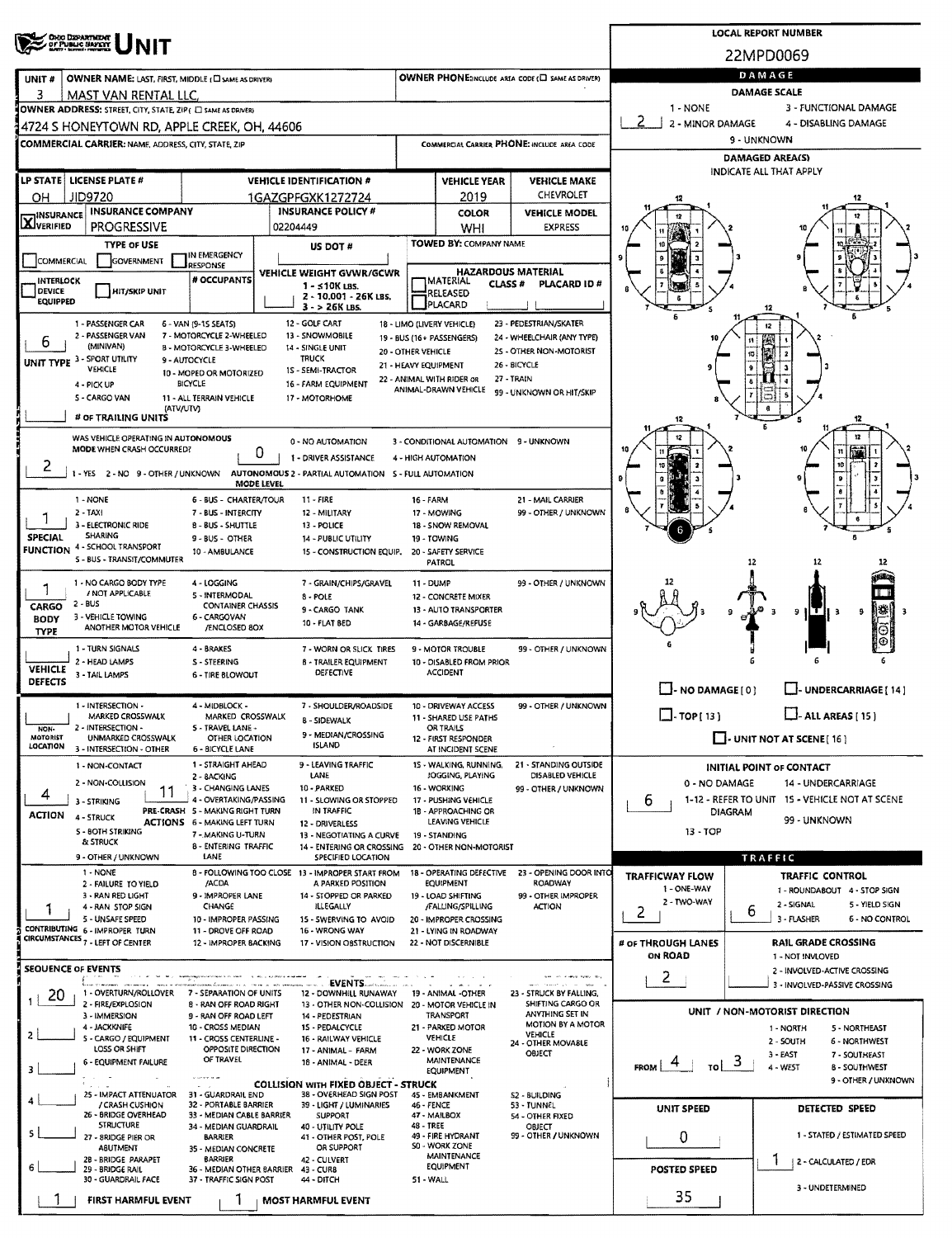|                                                                        | <b>WE EXERCISE MOTORIST / NON-MOTORIST</b>                                                                                  |                                                    |                                                                                         |                                              |                        |                                                                                      |                             |                                                                                |                    | <b>LOCAL REPORT NUMBER</b><br>22MPD0069                                      |                                                                          |                        |                                |                                            |                               |  |
|------------------------------------------------------------------------|-----------------------------------------------------------------------------------------------------------------------------|----------------------------------------------------|-----------------------------------------------------------------------------------------|----------------------------------------------|------------------------|--------------------------------------------------------------------------------------|-----------------------------|--------------------------------------------------------------------------------|--------------------|------------------------------------------------------------------------------|--------------------------------------------------------------------------|------------------------|--------------------------------|--------------------------------------------|-------------------------------|--|
| UNIT #                                                                 |                                                                                                                             | NAME: LAST, FIRST, MIDDLE                          |                                                                                         |                                              |                        |                                                                                      |                             |                                                                                |                    |                                                                              | DATE OF BIRTH                                                            |                        |                                | AGE                                        | <b>GENDER</b>                 |  |
| 1                                                                      |                                                                                                                             | YODER, ISAIAH, D                                   |                                                                                         |                                              |                        |                                                                                      |                             |                                                                                |                    |                                                                              | 11/19/2003                                                               |                        |                                | 18                                         | М                             |  |
|                                                                        | <b>ADDRESS: STREET, CITY, STATE, ZIP</b>                                                                                    | 4890 PRIVATE ROAD, MILLERSBURG, OH, 44654          |                                                                                         |                                              |                        |                                                                                      |                             |                                                                                |                    | 330-317-1682                                                                 | <b>CONTACT PHONE - INCLUDE AREA CODE</b>                                 |                        |                                |                                            |                               |  |
| INJURIES   INJURED                                                     |                                                                                                                             | <b>EMS AGENCY (NAME)</b>                           |                                                                                         |                                              |                        | INJURED TAKEN TO: MEDICAL FACILITY (NAME, CITY)                                      |                             | <b>SAFETY EQUIPMENT</b>                                                        |                    |                                                                              | <b>SEATING</b>                                                           |                        | AIR BAG USAGE                  | <b>EJECTION</b>                            | <b>TRAPPED</b>                |  |
| MOTORIST / NON-MOTORIST<br>5                                           | <b>TAKEN</b><br>BY<br>11                                                                                                    |                                                    |                                                                                         |                                              |                        |                                                                                      |                             | <b>USED</b><br>4                                                               |                    | <b>JDOT-COMPLIANT</b><br><b>POSITION</b><br><sup>I</sup> MC HELMET<br>1<br>1 |                                                                          |                        |                                | 1                                          |                               |  |
| <b>OL STATE</b>                                                        | <b>OPERATOR LICENSE NUMBER</b><br><b>OFFENSE CHARGED</b>                                                                    |                                                    |                                                                                         |                                              |                        |                                                                                      | LOCAL                       | OFFENSE DESCRIPTION                                                            |                    |                                                                              |                                                                          |                        | <b>CITATION NUMBER</b>         |                                            |                               |  |
| OН                                                                     | VJ744669                                                                                                                    |                                                    |                                                                                         | 4511,21A                                     |                        |                                                                                      | CODE                        | NO PERSON SHALL OPERATE A MOTO                                                 |                    |                                                                              |                                                                          |                        | 1CHRNX                         |                                            |                               |  |
| OL CLASS                                                               | <b>ENDORSEMENT</b>                                                                                                          | <b>RESTRICTION SELECT UP TO 3</b>                  |                                                                                         | <b>DRIVER</b>                                |                        | ALCOHOL / DRUG SUSPECTED                                                             |                             | <b>CONDITION</b>                                                               |                    | <b>ALCOHOL TEST</b>                                                          |                                                                          |                        | <b>DRUG TEST(S)</b>            |                                            |                               |  |
| 4                                                                      |                                                                                                                             | 3                                                  | $18Y$ <sub>2</sub>                                                                      | <b>DISTRACTED</b>                            | ALCOHOL                | MARUUANA<br>OTHER DRUG                                                               |                             | 1                                                                              | <b>STATUS</b><br>1 | <b>TYPE</b><br>-1                                                            | VALUE                                                                    | <b>STATUS</b>          | <b>TYPE</b><br>1               |                                            | <b>RESULTS SELECT UP TO 4</b> |  |
| UNIT #                                                                 |                                                                                                                             | NAME: LAST, FIRST, MIDDLE                          |                                                                                         |                                              |                        |                                                                                      |                             |                                                                                |                    |                                                                              | DATE OF BIRTH                                                            |                        |                                | AGE                                        | <b>GENDER</b>                 |  |
| 2                                                                      | YOLI, DAVID, M                                                                                                              |                                                    |                                                                                         |                                              |                        |                                                                                      |                             |                                                                                |                    |                                                                              | 07/16/1969                                                               |                        |                                | 52                                         | м                             |  |
|                                                                        | <b>ADDRESS: STREET, CITY, STATE, ZIP</b>                                                                                    |                                                    |                                                                                         |                                              |                        |                                                                                      |                             |                                                                                |                    | <b>CONTACT PHONE - INCLUDE AREA CODE</b><br>614-935-6547                     |                                                                          |                        |                                |                                            |                               |  |
| <b>TORIST</b>                                                          |                                                                                                                             | 766 DEMOREST RD, COLUMBUS, OH, 43204               |                                                                                         |                                              |                        |                                                                                      |                             |                                                                                |                    |                                                                              |                                                                          |                        |                                |                                            |                               |  |
| OTORIST / NON-M<br><b>INJURIES INJURED</b><br>4                        | <b>TAKEN</b><br>BY<br>111                                                                                                   | <b>EMS AGENCY (NAME)</b><br>DISTRICT ONE           |                                                                                         |                                              |                        | <b>INJURED TAKEN TO: MEDICAL FACILITY (HAME, CITY)</b>                               |                             | SAFETY EQUIPMENT<br><b>USED</b><br>4                                           |                    | 1DOT-COMPLIANT<br><sup>J</sup> MC HELMET                                     | <b>SEATING</b><br><b>PDSITION</b><br>1                                   |                        | 1                              | AIR BAG USAGE EJECTION                     | TRAPPED<br>1                  |  |
|                                                                        |                                                                                                                             | OL STATE OPERATOR LICENSE NUMBER                   |                                                                                         |                                              | OFFENSE CHARGED        |                                                                                      | LOCAL                       | OFFENSE DESCRIPTION                                                            |                    |                                                                              |                                                                          |                        | <b>CITATION NUMBER</b>         |                                            |                               |  |
| OН                                                                     | CODE<br>RH731595                                                                                                            |                                                    |                                                                                         |                                              |                        |                                                                                      |                             |                                                                                |                    |                                                                              |                                                                          |                        |                                |                                            |                               |  |
| <b>OL CLASS</b>                                                        | <b>ENDORSEMENT</b>                                                                                                          | <b>RESTRICTION SELECT UP TO 3</b>                  |                                                                                         | ALCOHOL / DRUG SUSPECTED                     |                        | <b>CONDITION</b>                                                                     |                             | <b>ALCOHOL TEST</b>                                                            |                    |                                                                              |                                                                          | <b>DRUG TEST(S)</b>    |                                |                                            |                               |  |
| 4                                                                      |                                                                                                                             |                                                    | $18Y_1$                                                                                 | <b>DISTRACTED</b>                            | <b>ALCOHOL</b>         | MARUUANA<br><b>OTHER DRUG</b>                                                        |                             | 1                                                                              | <b>STATUS</b><br>1 | <b>TYPE</b><br>$\mathbf{1}$                                                  | VALUE                                                                    | <b>STATUS</b><br>1     | <b>TYPE</b><br>1               |                                            | RESULTS SELECT UP TO 4        |  |
| UNIT #                                                                 | NAME: LAST, FIRST, MIDDLE                                                                                                   |                                                    |                                                                                         |                                              |                        |                                                                                      |                             |                                                                                |                    |                                                                              | DATE OF BIRTH                                                            |                        |                                | AGE                                        | <b>GENDER</b>                 |  |
| 3                                                                      | CHUPP, JO, ANN<br>09/11/1980<br>41                                                                                          |                                                    |                                                                                         |                                              |                        |                                                                                      |                             |                                                                                |                    |                                                                              |                                                                          | F                      |                                |                                            |                               |  |
|                                                                        | <b>ADDRESS:</b> STREET, CITY, STATE, ZIP                                                                                    |                                                    |                                                                                         |                                              |                        |                                                                                      |                             |                                                                                |                    |                                                                              | <b>CONTACT PHONE - INCLUDE AREA CODE</b>                                 |                        |                                |                                            |                               |  |
|                                                                        | 4932 PARKWOOD DR APT 7, BERLIN, OH, 44610                                                                                   |                                                    |                                                                                         |                                              |                        |                                                                                      |                             |                                                                                |                    | 330-260-8239                                                                 |                                                                          |                        |                                |                                            |                               |  |
| <b>/ NON-MOTORIST</b><br><b>INJURIES IINJURED</b><br>5                 | <b>TAKEN</b><br>BY<br>11                                                                                                    | <b>EMS AGENCY (NAME)</b>                           | SAFETY EQUIPMENT<br><b>INJURED TAKEN TO: MEDICAL FACILITY (NAME, CITY)</b><br>USED<br>4 |                                              |                        |                                                                                      |                             | <b>SEATING</b><br><b>JDOT-COMPLIANT</b><br>POSITION<br>IMC HELMET<br>1         |                    |                                                                              | AIR BAG USAGE<br>1                                                       | EJECTION<br>1          | <b>TRAPPED</b><br>1            |                                            |                               |  |
| <b>TSIROLOI</b><br>OН                                                  | SH172884                                                                                                                    | OL STATE OPPERATOR LICENSE NUMBER                  |                                                                                         |                                              | <b>OFFENSE CHARGED</b> |                                                                                      | <b>LOCAL</b><br><b>CODE</b> | OFFENSE DESCRIPTION                                                            |                    |                                                                              |                                                                          | <b>CITATION NUMBER</b> |                                |                                            |                               |  |
| <b>OL CLASS</b>                                                        | <b>ENDORSEMENT</b>                                                                                                          | <b>RESTRICTION SELECT UP TO 3</b>                  | <b>DRIVER</b><br>ALCOHOL / DRUG SUSPECTED                                               |                                              |                        |                                                                                      | <b>CONDITION</b>            | <b>ALCOHOL TEST</b><br><b>DRUG TEST(S)</b>                                     |                    |                                                                              |                                                                          |                        |                                |                                            |                               |  |
|                                                                        |                                                                                                                             |                                                    | BΥ                                                                                      | DISTRACTED                                   | ALCOHOL                | MARIJUANA                                                                            |                             |                                                                                | <b>STATUS</b>      | TYPE                                                                         | VALUE                                                                    | <b>STATUS</b>          | TYPE                           |                                            | RESULTS SELECT UP TO 4        |  |
| 4                                                                      |                                                                                                                             | з                                                  |                                                                                         |                                              |                        | OTHER DRUG                                                                           |                             | 1                                                                              |                    |                                                                              |                                                                          |                        |                                |                                            |                               |  |
| 1 - FATAL                                                              | <b>INJURIES</b>                                                                                                             | <b>SEATING POSITION</b><br>1 - FRONT - LEFT SIDE   |                                                                                         | AIR BAG<br>1 - NOT DEPLOYED                  |                        | <b>OL CLASS</b>                                                                      |                             | OL RESTRICTION(S)<br>11 - ALCOHOL INTERLOCK                                    |                    |                                                                              | <b>DRIVER DISTRACTION</b><br>1 - NOT DISTRACTED                          |                        | <b>i 1 - NONE GIVEN</b>        | <b>TEST STATUS</b>                         |                               |  |
| 2 - SUSPECTED SERIOUS                                                  |                                                                                                                             | (MOTORCYCLE DRIVER)<br>2 - FRONT - MIDDLE          |                                                                                         | 2 - DEPLOYED FRONT<br>3 - DEPLOYED SIDE      |                        | 11 - CLASS A<br><b>12 - CLASS B</b>                                                  |                             | <b>DEVICE</b><br>2 - CDL INTRASTATE ONLY                                       |                    |                                                                              | 2 - MANUALLY OPERATING AN : 2 - TEST REFUSED<br><b>ELECTRONIC</b>        |                        | <b>13 - TEST GIVEN,</b>        |                                            |                               |  |
| Injury<br>3 - SUSPECTED MINOR<br>INJURY                                |                                                                                                                             | 3 - FRONT - RIGHT SIDE<br>4 - SECOND - LEFT SIDE   |                                                                                         | 4 - DEPLOYED BOTH<br><b>FRONT/SIDE</b>       |                        | 3 - CLASS C                                                                          |                             | 3 - CORRECTIVE LENSES<br>'4 - FARM WAIVER                                      |                    |                                                                              | <b>COMMUNICATION DEVICE</b><br><b>ITEXTING, TYPING.</b>                  |                        |                                | / UNUSABLE                                 | <b>CONTAMINATED SAMPLE</b>    |  |
| 4 - POSSIBLE INJURY                                                    |                                                                                                                             | (MOTORCYCLE PASSENGER)<br>5 - SECOND - MIDDLE      |                                                                                         | 5 - NOT APPLICABLE<br>9 - DEPLOYMENT UNKNOWN |                        | <b>4 - REGULAR CLASS</b><br>(OHIO = D)                                               |                             | S - EXCEPT CLASS A BUS<br><b>6 - EXCEPT CLASS A</b>                            |                    |                                                                              | <b>DIALING</b><br>- TALKING ON HANDS-FREE<br><b>COMMUNICATION DEVICE</b> |                        | 4 - TEST GIVEN,                | <b>RESULTS KNOWN</b>                       |                               |  |
| 5 - NO APPARENT INJURY                                                 |                                                                                                                             | +6 - SECOND - RIGHT SIDE<br>'7 - THIRO - LEFT SIDE |                                                                                         | <b>EJECTION</b>                              |                        | S - M/C MOPED ONLY<br>6 - NO VALID OL                                                |                             | & CLASS B BUS<br>7 - EXCEPT TRACTOR-TRAILER<br><b>8 - INTERMEDIATE LICENSE</b> |                    |                                                                              | 4 - TALKING ON HAND-HELD<br><b>COMMUNICATION DEVICE</b>                  |                        | १ ५ - TEST GIVEN,              | RESULTS UNKNOWN                            |                               |  |
|                                                                        | <b>INJURIES TAKEN BY</b>                                                                                                    | (MOTORCYCLE SIDE CAR)<br>8 - THIRD - MIDDLE        | 1 - NOT EJECTED                                                                         |                                              |                        |                                                                                      |                             | <b>RESTRICTIONS</b><br>9 - LEARNER'S PERMIT                                    |                    |                                                                              | S - OTHER ACTIVITY WITH AN<br>ELECTRONIC DEVICE                          |                        |                                |                                            | <b>ALCOHOL TEST TYPE</b>      |  |
|                                                                        | 2 - PARTIALLY EJECTED<br>1 - NOT TRANSPORTED<br>19 - THIRD - RIGHT SIDE<br><b>/TREATED AT SCENE</b><br>10 - SLEEPER SECTION |                                                    |                                                                                         | 3 - TOTALLY EJECTED                          |                        | OL ENDORSEMENT<br><b>RESTRICTIONS</b><br>110 - UMITED TO DAYLIGHT<br><b>H-HAZMAT</b> |                             |                                                                                |                    | 6 - PASSENGER<br>7 - OTHER DISTRACTION                                       |                                                                          |                        |                                | 1 - NONE<br>2 - BLOOD                      |                               |  |
| $2 - EMS$<br>3 - POLICE                                                | 4 - NOT APPLICABLE<br>OF TRUCK CAB<br>† 11 - PASSENGER IN                                                                   |                                                    |                                                                                         | <b>TRAPPED</b>                               |                        | ONLY<br><b>M - MOTORCYCLE</b><br>11 - LIMITED TO EMPLOYMENT                          |                             |                                                                                |                    |                                                                              | INSIDE THE VEHICLE<br>8 - OTHER DISTRACTION                              |                        | 3 - URINE<br><b>4 - BREATH</b> |                                            |                               |  |
|                                                                        | OTHER ENCLOSED CARGO<br><sup>2</sup> 1 - NOT TRAPPED<br>AREA (NON-TRAILING UNIT,<br>9 - OTHER / UNKNOWN                     |                                                    |                                                                                         | † 2 - EXTRICATED BY                          |                        | P - PASSENGER<br>'N - TANKER                                                         |                             | 112 - LIMITED - OTHER<br>13 - MECHANICAL DEVICES                               |                    | <b>OUTSIDE THE VEHICLE</b><br>9 - OTHER / UNKNOWN                            |                                                                          |                        |                                | $\cdot$ S - OTHER<br><b>DRUG TEST TYPE</b> |                               |  |
|                                                                        | BUS, PICK-UP WITH CAP)<br>12 - PASSENGER IN<br><b>SAFETY EQUIPMENT</b><br>UNENCLOSED CARGO AREA                             |                                                    | 3 - FREED BY                                                                            | MECHANICAL MEANS                             |                        | <b>Q - MOTOR SCOOTER</b>                                                             |                             | (SPECIAL BRAKES, HAND<br>CONTROLS, OR OTHER<br>ADAPTIVE DEVICES)               |                    |                                                                              | <b>CONDITION</b><br>'1 - APPARENTLY NORMAL                               |                        | 1 - NONE<br>2 - BLOOD          |                                            |                               |  |
| 1 - NONE USED<br>2 - SHOULDER BELT ONLY                                |                                                                                                                             | 13 - TRAILING UNIT<br>14 - RIDING ON VEHICLE       |                                                                                         | NON-MECHANICAL MEANS                         |                        | R - THREE-WHEEL<br>MOTORCYCLE                                                        |                             | 14 - MILITARY VEHICLES ONLY<br><b>15 - MOTOR VEHICLES</b>                      |                    |                                                                              | 2 - PHYSICAL IMPAIRMENT<br>(3 - EMOTIONAL (E.G.,                         |                        | 3 - URINE<br><b>14 - OTHER</b> |                                            |                               |  |
| <b>USED</b><br>3 - LAP BELT ONLY USED.                                 |                                                                                                                             | <b>EXTERIOR</b><br>(NON-TRAILING UNIT)             |                                                                                         |                                              |                        | S - SCHOOL BUS<br>T - DOUBLE & TRIPLE                                                |                             | WITHOUT AIR BRAKES<br>16 - OUTSIDE MIRROR                                      |                    | DEPRESSED, ANGRY,<br>DISTURBED)                                              |                                                                          |                        | DRUG TEST RESULT(S)            |                                            |                               |  |
| 4 - SHOULDER & LAP BELT<br><b>USED</b>                                 |                                                                                                                             | 15 - NON-MOTORIST<br>! 99 - OTHER / UNKNOWN        |                                                                                         |                                              |                        | <b>TRAILERS</b><br>'X - TANKER / HAZMAT                                              |                             | 17 - PROSTHETIC AID<br>$18 - OTHER$                                            |                    | 4 - ILLNESS                                                                  | 5 - FELL ASLEEP, FAINTED,                                                |                        |                                | .1 - AMPHETAMINES<br>2 - BARBITURATES      |                               |  |
| S - CHILD RESTRAINT SYSTEM<br>- FORWARD FACING                         |                                                                                                                             |                                                    |                                                                                         |                                              |                        |                                                                                      |                             |                                                                                |                    |                                                                              | FATIGUED, ETC.<br><b>i6 - UNDER THE INFLUENCE OF</b>                     |                        |                                | 3 - BENZODIAZEPINES<br>4 - CANNABINOIDS    |                               |  |
| <b>6 - CHILD RESTRAINT SYSTEM</b><br>- REAR FACING<br>7 - BOOSTER SEAT |                                                                                                                             |                                                    |                                                                                         |                                              |                        | <b>GENDER</b><br>F - FEMALE                                                          |                             |                                                                                |                    |                                                                              | MEDICATIONS / DRUGS /<br>ALCOHOL 7                                       |                        | '5 - COCAINE                   | 6 - OPIATES / OPIOIDS                      |                               |  |
| 8 - HELMET USED<br>9 - PROTECTIVE PADS USED                            |                                                                                                                             |                                                    |                                                                                         |                                              |                        | M - MALE                                                                             |                             |                                                                                |                    |                                                                              | 9 - OTHER / UNKNOWN                                                      |                        | 17 - OTHER                     | <b>8 - NEGATIVE RESULTS</b>                |                               |  |
| (ELBOWS, KNEES, ETC)<br>10 - REFLECTIVE CLOTHING                       |                                                                                                                             |                                                    |                                                                                         |                                              |                        | U - OTHER / UNKNOWN                                                                  |                             |                                                                                |                    |                                                                              |                                                                          |                        |                                |                                            |                               |  |
| 11 - LIGHTING - PEDESTRIAN<br>/ BICYCLE ONLY                           |                                                                                                                             |                                                    |                                                                                         |                                              |                        |                                                                                      |                             |                                                                                |                    |                                                                              |                                                                          |                        |                                |                                            |                               |  |
| 99 - OTHER / UNKNOWN                                                   |                                                                                                                             |                                                    |                                                                                         |                                              |                        |                                                                                      |                             |                                                                                |                    |                                                                              |                                                                          |                        |                                |                                            |                               |  |